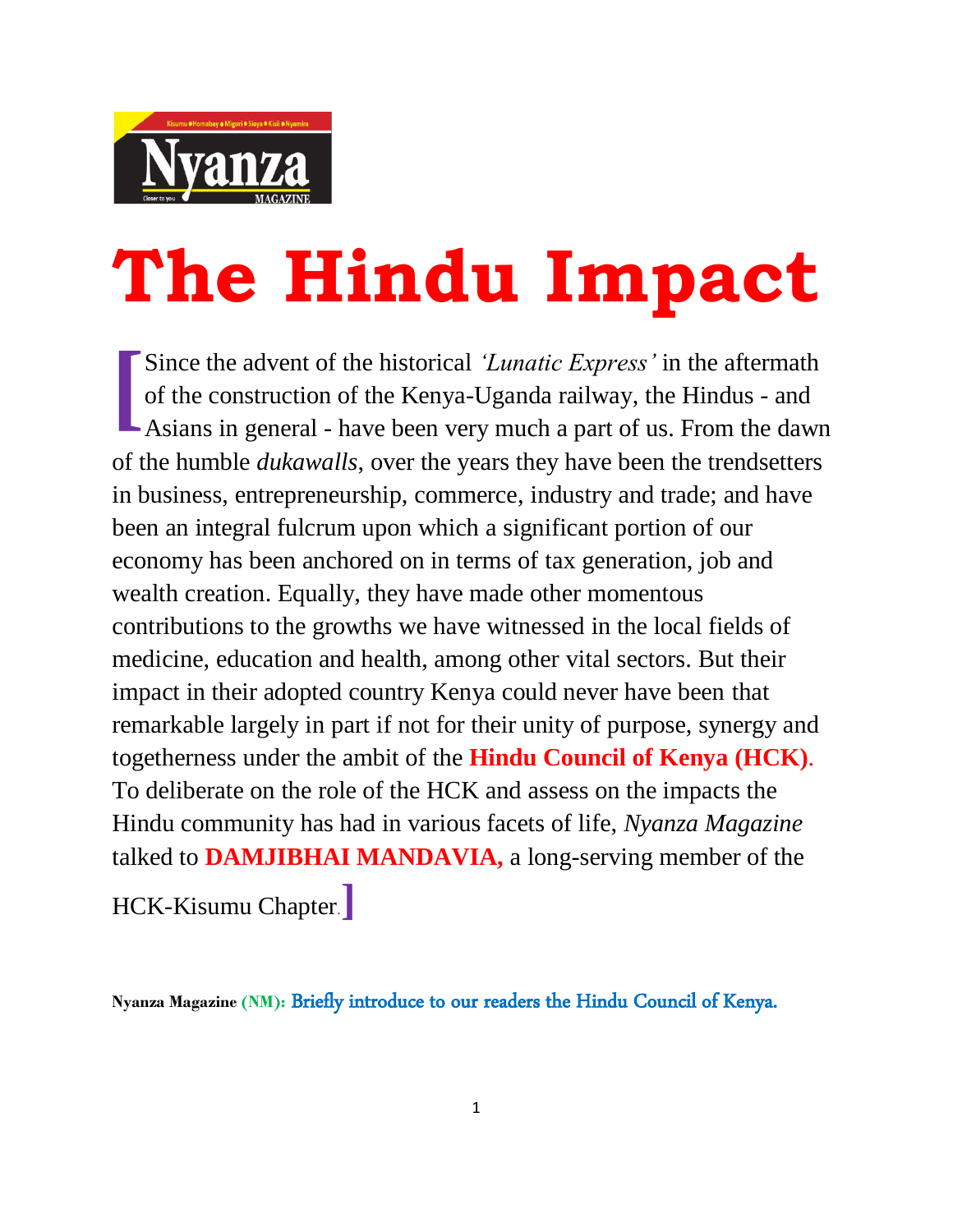**MANDAVIA:** The Hindu Council of Kenya is a non-commercial organization aimed at serving members of the Hindu communities living in Kenya. This is not a competition-driven body as we basically aim at playing a complimentary role to unify all the members of our Asian communities from varied prism of life for cultural, business and professional cohesiveness. The Council is a medium of communication between the Hindu communities and the government.

The Council has its genesis in the realisation a long time ago that the diversity of cultural heritages and religious beliefs among a fragmented members of our communities who had settled in the country in the aftermath of the construction of the Kenya-Uganda railway line was not in our interests as we could not even easily draw the ears of the government to our needs. With these realisations, our people started seeing the need for coming together. To paraphrase the late Pandit Nehru, our people had realised that amidst our economic and cultural diversity, we were a bundle held together by strong invisible threads. But it was in the advent of the mass expulsion of members of our community from Uganda in 1972 at the height of Idi Amin's dictatorship that our need to coalesce into an umbrella organization to articulate our voices and secure our interests became more profound. That was when an interim body was set up to strategize on the modalities to achieve Hindu unity. This was soon followed by the first election of HCK.

Over the years, the Hindu Council of Kenya has continued to attract quality leaders of high caliber and integrity to effectively run its affairs. Currently, HCK has more than 125 affiliate institutions spread in across the major towns in the country such as Nairobi, Mombasa, Nakuru and Kisumu. Taking Kisumu for instance some of the institutions affiliated to HCK include Shree Lohana Mahajan, Shree Visa Oshwal Vanik Community, Patel Samaj, Shree Sanatan Hindu Union, Siri Guru Singh Sabha, Lohana Youth League, Arya Samaj, Bhartiya Swayon, Sevak Singh, Brahma Samaj, Shree Nyanza, Nyanza Community Temple, Bhagini Samaj and Savadera Mandir.

## **NM:** Under what tenets does the Hindu Council operates in?

**MANDAVIA:** The Hindu Council of Kenya is an umbrella body of all Hindu institutions. It is the most powerful organization of Hindus in Kenya. It upholds the highest ethical standards and displays best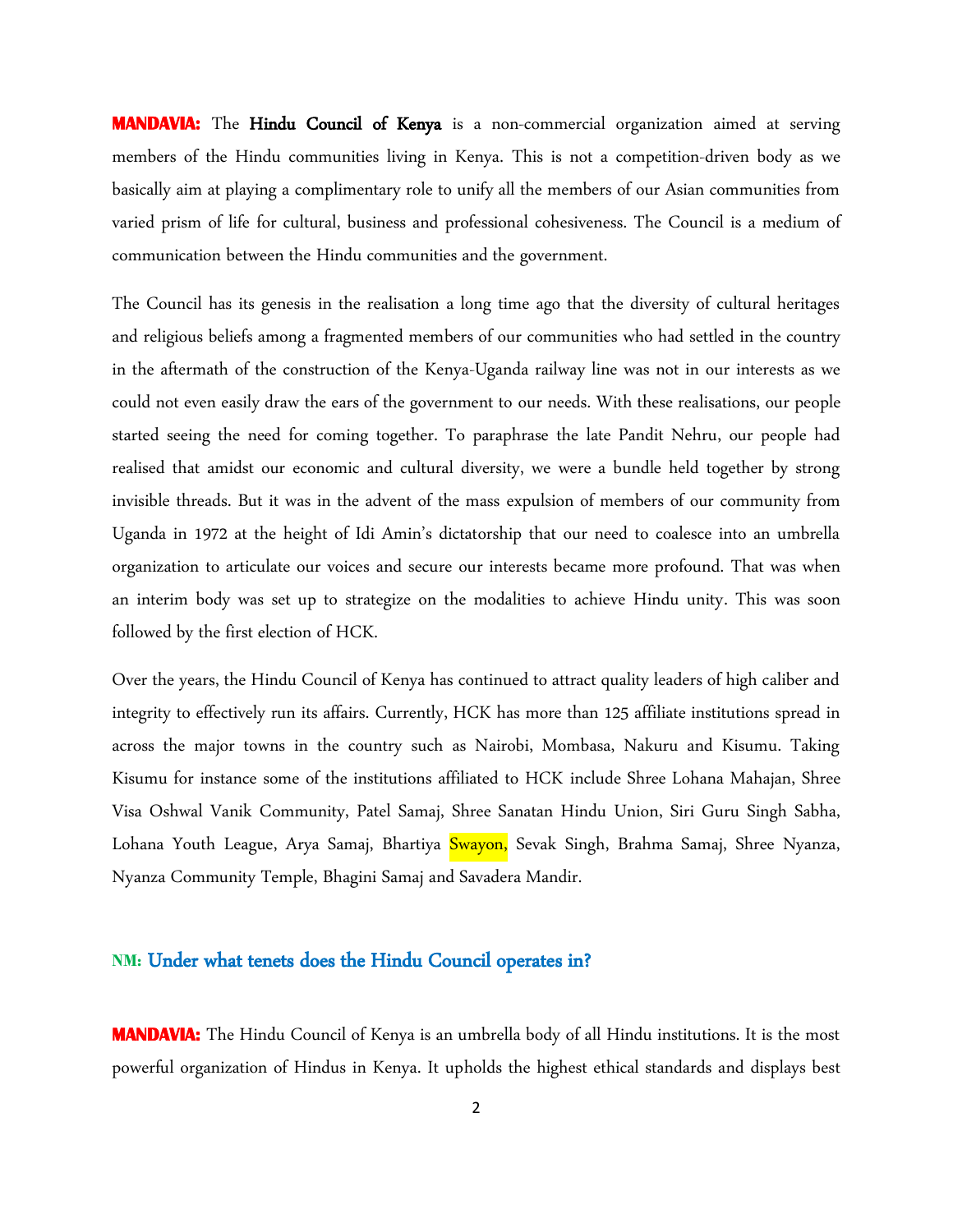conduct at all times. It aims at promoting exemplary leadership qualities in the public and equally seeks to promote the spirit of true Hinduism and enhance one family spirit. Lastly, at all times it strives to project its best image.

## **NM:** So what kind of activities does the Hindu Council gets involved in?

**MANDAVIA:** The Council has a broad range of activities and programs. These are in addition to providing essential informative and educative services to members of the Hindu community thus helping to knit the community together into a colourful fabric. The Council's myriad programs facilitate social, cultural, business and environmental initiatives for the benefit of the members. The Council has coordinated various cultural, business and exchange programs. Our activities range from social, cultural, religious, education, famine relief and disaster management.

On the cultural front, we have facilitated great Indian classical musicians and cultural troupes to perform in Kenya. We have the women's wing taking the sterling lead to oversee the implementation of different cultural activities. The Youth's Wing coordinates the youth's activities which include sporting and cultural activities. We are also immensely involved in matters to do with education. We are the people who petitioned the Kenyan government to adopt the teaching of Hindu Religious Education (H.R.E) when the 8-4-4 system of education was introduced in 1984. It is the Council which in collaboration with the now defunct Kenya Institute of Education *(this has recently been restructured* and is now the Kenya Institute of Curriculum Development) formulated a single comprehensive Hindu religious syllabus for the primary level right up to the tertiary level for the teaching of Hinduism encompassing all different paths – Sanatan, Sikhism, Jainism, Buddhism, Swaminarayan, and Shakoti, among others.

And still HCK has other things it is actively involved in. For instance, the Council recognizes the importance of business people and other professionals among its ranks and has activities geared towards them. The Council is also involved in the provision of advisory services to the members and offers them assistance on matters to do with immigration. Then there is the Citizens' Crime Prevention Committees known as 'Suraksha' which HCK formed to work with the police to control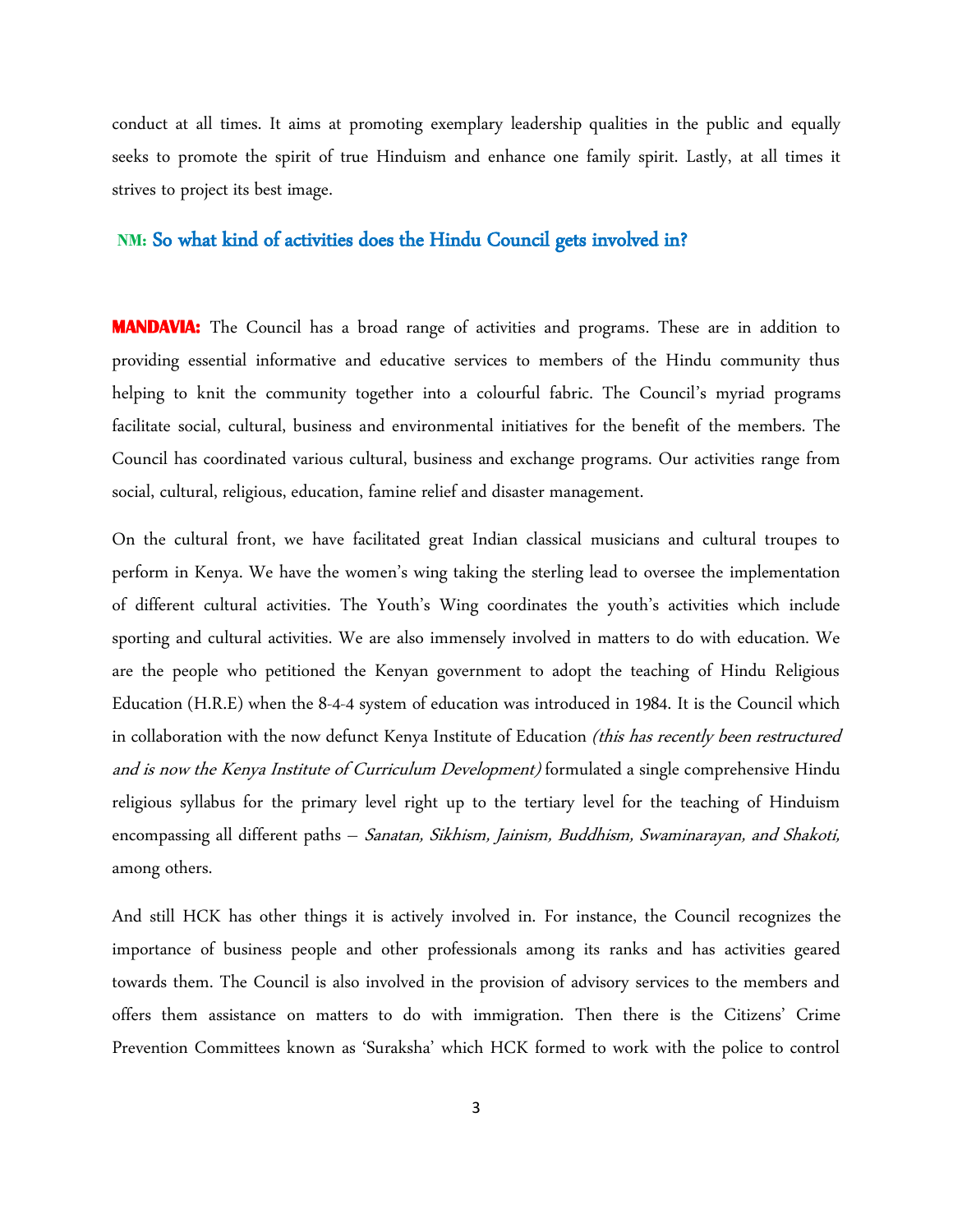crime within the neighbourhoods inhabited by members of the Asian communities. In articulating and propagating our activities and the programs we are involved in, the Council publishes a newsletter for its members.

Presently, among other things, we have embarked on service activities in most counties to uplift the lifestyles of the under-privileged members of the society.

**NM:** There is a common feel among many locals that members of the Asian community seemingly tend not to fully integrate with the locals. And there is also this other uneasy feel among some of the locals that a section of you people get undue advantages over the locals in the business arena. What's your take on these charges?

**MANDAVIA:** It is not in doubt that the Asian communities rank way high up as the most successful business community not only in Kenya but across East Africa. However, it is wrong for anyone to insinuate that we have received favours along the way. Nothing could be further from the truth. Just like most locals, we were never born with silver spoons in our mouths. We have reached where we have and done what we have on the entrepreneurship scenes because of our strong affinity to the culture of sacrifice, hard work and commitment as ingrained in us from long ago.

From of old, most Asians living in Kenya have considered this to be their home and have immensely contributed to its socio-economic growth and development. It needs no emphasis that Asian communities in Kenya have done a lot in the construction and sponsorship of hospitals, schools, dispensaries, provision of relief food and bursaries, and the hosting of free medical camps. Through these, we have had a chance to interact and intermingle with the locals. Bear in mind also that we have employed the locals in our homes, industries and businesses, so we do get a chance to intermingle with them. It is thus wrong for anyone to insinuate that we are 'aloof' race.

Let's also not forget it that in Kenya's struggle for independence, we had a number of exemplary members of our community who fought alongside Kenyans for the liberation of this country. The readers must have heard names such as A.R. Kapila, Pio Gama Pinto, Makhan Singh, Jitz De Souza,